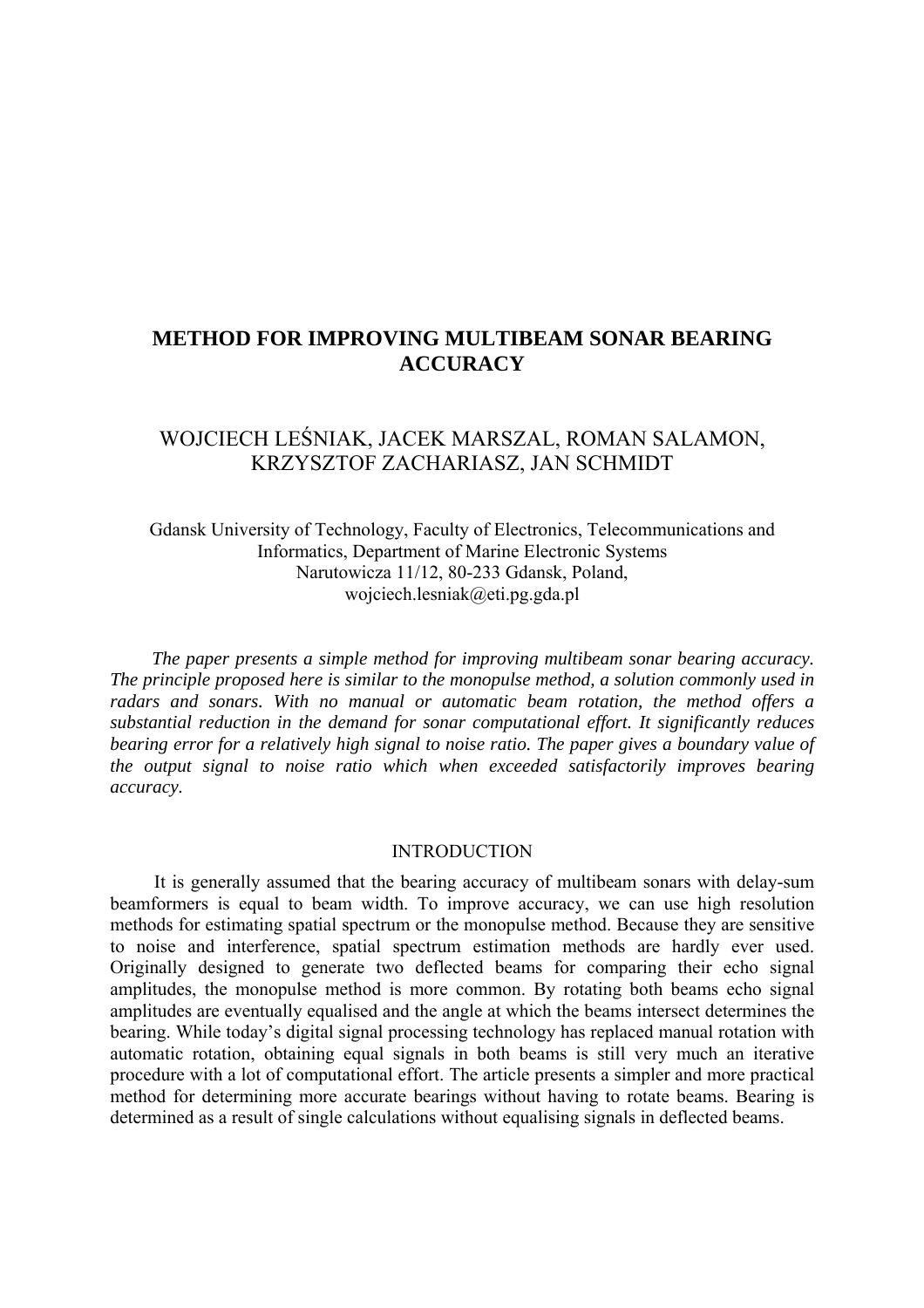#### 1. METHOD DESCRIPTION

We assume that the method for improving bearing accuracy will be applied in a sonar with a plane multi-element array with equally spaced *d* column centres. Let us assume that the number of columns  $2M+1$  is an odd number and the beams are deflected by the same angle approximately equal to the width  $\theta_{3dB}$  of the narrowest central beam. The sonar emits "chirp" sounding pulses with linear frequency modulation and mid frequency  $f_0$ , bandwidth *B* and duration  $\tau$ , propagating in water at velocity  $c$ . The beamformer generates a number of deflected beams with echo signal phase compensation at frequency  $f_0$ . Matched filters in the frequency domain are placed at beamformer outputs where we obtain the functions of echo signals correlated with the sounding pulse for each beam. The sonar operator watches the correlation functions and selects targets for more accurate bearing. This triggers off the computational procedure, which yields the targets' bearings. We will present the procedure for the simplest case with a single target in the central beam.

Quadrature sampling of echo signal produces  $2M+1$ , a sequence of complex samples  $x(n,m)$  which are the sum of the usable signal  $S_0s(n,m)$  and Gaussian noise where n means the sample number in time domain, and  $m$  – number of the channel (array column). Assuming that the distance between the centres of array columns d is equal to half the length of the acoustic wave for frequency  $f_0$ , we can assume with good approximation that the noises in the channels are not correlated. The sequences of samples are successively fed to the beamformer which generates two beams deflected from the central beam. The signals at beamformer outputs can be written as:

$$
y_{1}(n) = \sum_{m=M}^{M} x(n,m) \cdot w_{1}(m)
$$
  
\n
$$
y_{r}(n) = \sum_{m=M}^{M} x(n,m) \cdot w_{r}(m)
$$
\n(1)

where  $y_l(n)$  are complex samples of signals in the left beam,  $y_r(n)$  – in the right beam and  $w_l(m)$  and  $w_r(m)$  are beamformer coefficients for the left and right beam respectively. The coefficients are described with these formulas:

$$
w_1(m) = \exp(j\pi m \sin \beta)
$$
  
\n
$$
w_r(m) = w_1^*(m)
$$
  
\n
$$
m = -M, \dots, M
$$
\n(2)

where  $\beta$  is the angle of beam deflection relative to the direction of the central beam acoustic axis.

The outputs of both beams have filters matched to the sounding signal. The filtration applied in the sonar simulation is matched filtration in the frequency domain. It is equivalent to the correlation function when determined in the time domain. Signals  $y_l(n)$  and  $y_r(n)$  are transformed using the Fourier transform yielding two discrete spectra:

$$
Y_1(k) = \Im\{y_1(n)\}\
$$
  
\n
$$
Y_1(k) = \Im\{y_1(n)\}\
$$
  
\n(3)

The Fourier transform of the sounding signal is determined as well. Assuming that the signal is approximately equal to  $s(n)=s(n,0)$  we get:

$$
S(k) = \Im\{s(n)\}\tag{4}
$$

Signals at the output of the matched filter are equal to: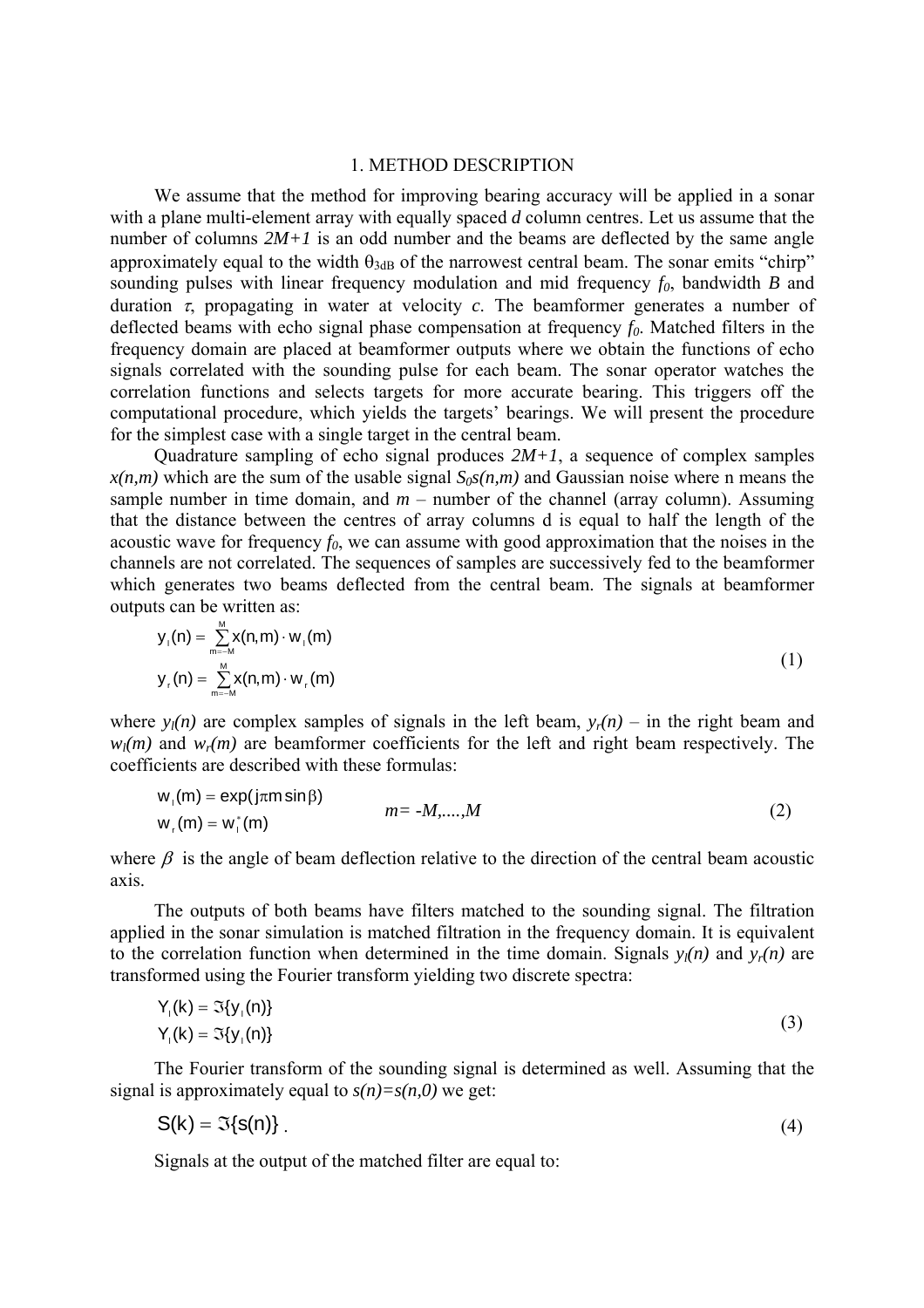$$
z_{1}(n) = \mathfrak{I}^{-1}\{Y_{1}(k) \cdot S^{*}(k)\}
$$
  
\n
$$
z_{1}(n) = \mathfrak{I}^{-1}\{Y_{1}(k) \cdot S^{*}(k)\}
$$
\n(5)

Formulas (2) show that the coefficients for the central beam  $w(m)=1$ . In the absence of noise, using formulas (1) and (3) we get:

$$
Y(k) = (2M+1)S_0S(k)
$$
 (6)

Using formulas (5) we get:

$$
z(n) = (2M+1)S_0 \mathfrak{I}^{-1} \{ S(k) \cdot S^*(k) \} = (2M+1)S_0 \mathfrak{I}^{-1} \{ | S(k) | \} = (2M+1)S_0 r_{ss}(n), \tag{7}
$$

where  $r<sub>ss</sub>(n)$  is the function of sounding signal autocorrelation.

The shape of the signal  $z(n)$  is shown in Fig. 1.



Fig.1. Signal at the output of a matched filter  $(f_0=15 \text{ kHz}, B=1.5 \text{ kHz}, {\frac{1}{21} \cdot 1 \cdot 15}, 2M+1=13)$ 

While the signals in the right and left deflected beam are not fully correlated with the sounding signal, this does not significantly affect bearing accuracy as will be shown later.

In the absence of noise the maximal values of the signals  $z_l(n)$  and  $z_r(n)$  related to the maximum of the correlation function, depend on target bearing. The relation between maximal values of these signals and bearing  $\theta$  are described with these beam patterns:

$$
b_{1}(\theta) = \frac{\max[z_{1}(n,\theta)]}{\max[z_{1}(n,\beta)]}
$$
  
\n
$$
b_{1}(\theta) = \frac{\max[z_{1}(n,\theta)]}{\max[z_{1}(n,\beta)]}
$$
\n(8)

Fig. 2 shows examples of beam patterns of deflected beams and the beam pattern of the central beam. Deflected beams are generated from a smaller number of array elements than the central beam, a requirement of the method in question. The same figure includes graphs of theoretical beam patterns with this formula: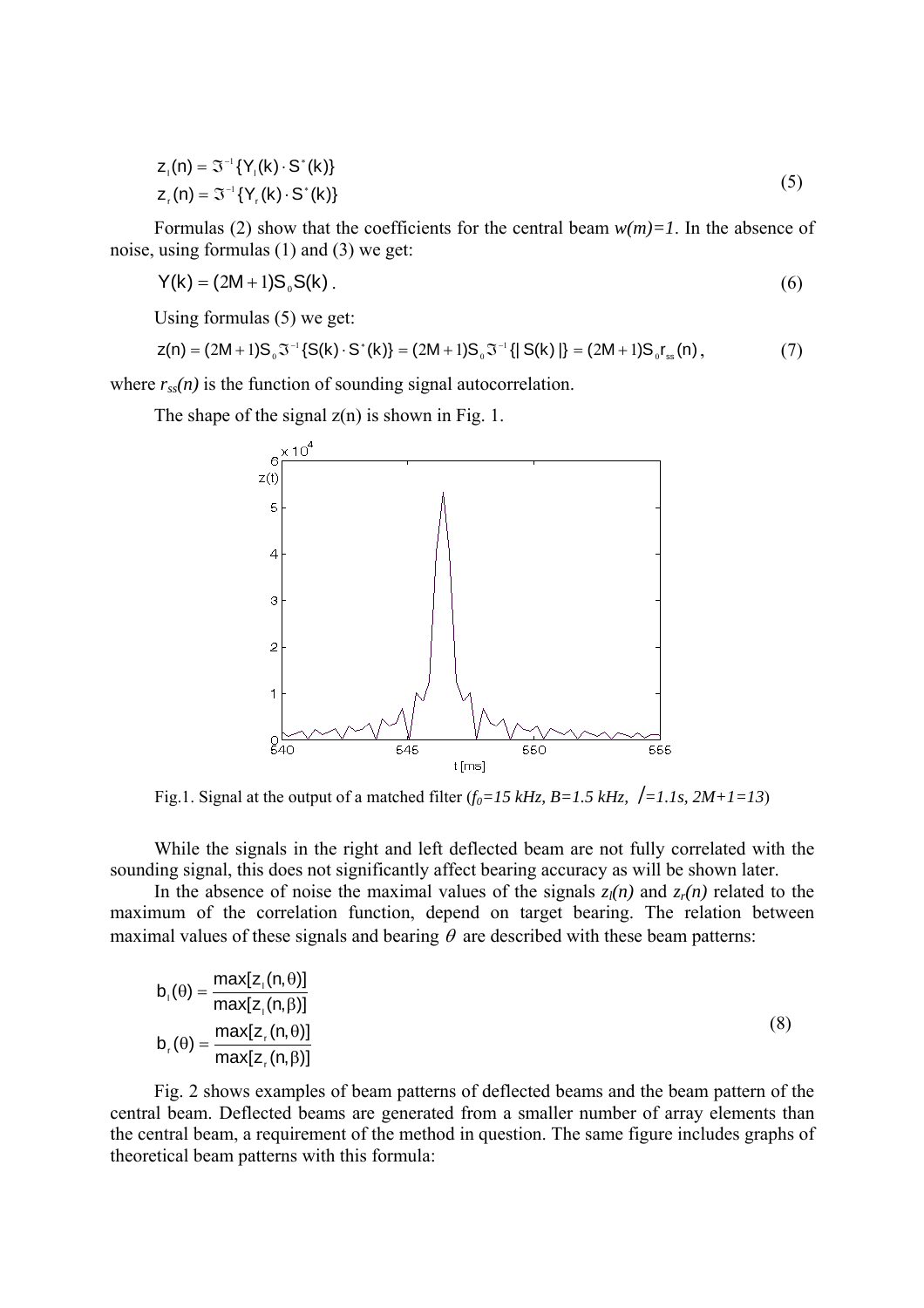

Fig.2. Beam patterns  $(d=c/2f_0,$  central beam  $2M+1=13$ , deflected beams  $2M_d+1=11$ ,  $\beta=5.5^0$ )

As you can see from the figure, there are some clear deviations between the theoretical and real beam patterns within the side lobes. This range of angles is not used for further calculations. This explains the insignificance of incomplete echo signal and sounding signal correlation in the method in question.

The next step in the method is to determine the function  $f(\theta)$  defined as:

$$
f(\theta) = \frac{b_r(\theta) - b_l(\theta)}{b_r(\theta) + b_l(\theta)}.
$$
\n(10)

Fig. 3 shows the shape of the function using parameters given in Fig. 2. The same figure includes the beam pattern of the central beam. Function  $f(\theta)$  was determined from the beam patterns calculated from the signals at matched filter outputs as:

$$
f(\theta) = \frac{\max[z_r(n, \theta) - \max[z_r(n, \theta)]}{\max[z_r(n, \theta) + \max[z_r(n, \beta)]}.
$$
\n(11)

For a specific bearing  $\theta$  the fractional expression on the right hand side of the above equation has a certain numerical value *A* in the range of  $(-1,1)$ . Once it is calculated, bearing  $\theta$ can be determined as:

$$
\theta = f^{-1}(A), \tag{12}
$$

where  $f'(\cdot)$  is the inverse function of the function  $f(\cdot)$  ( $f(\theta) = f[f^{-1}(A)]$ ).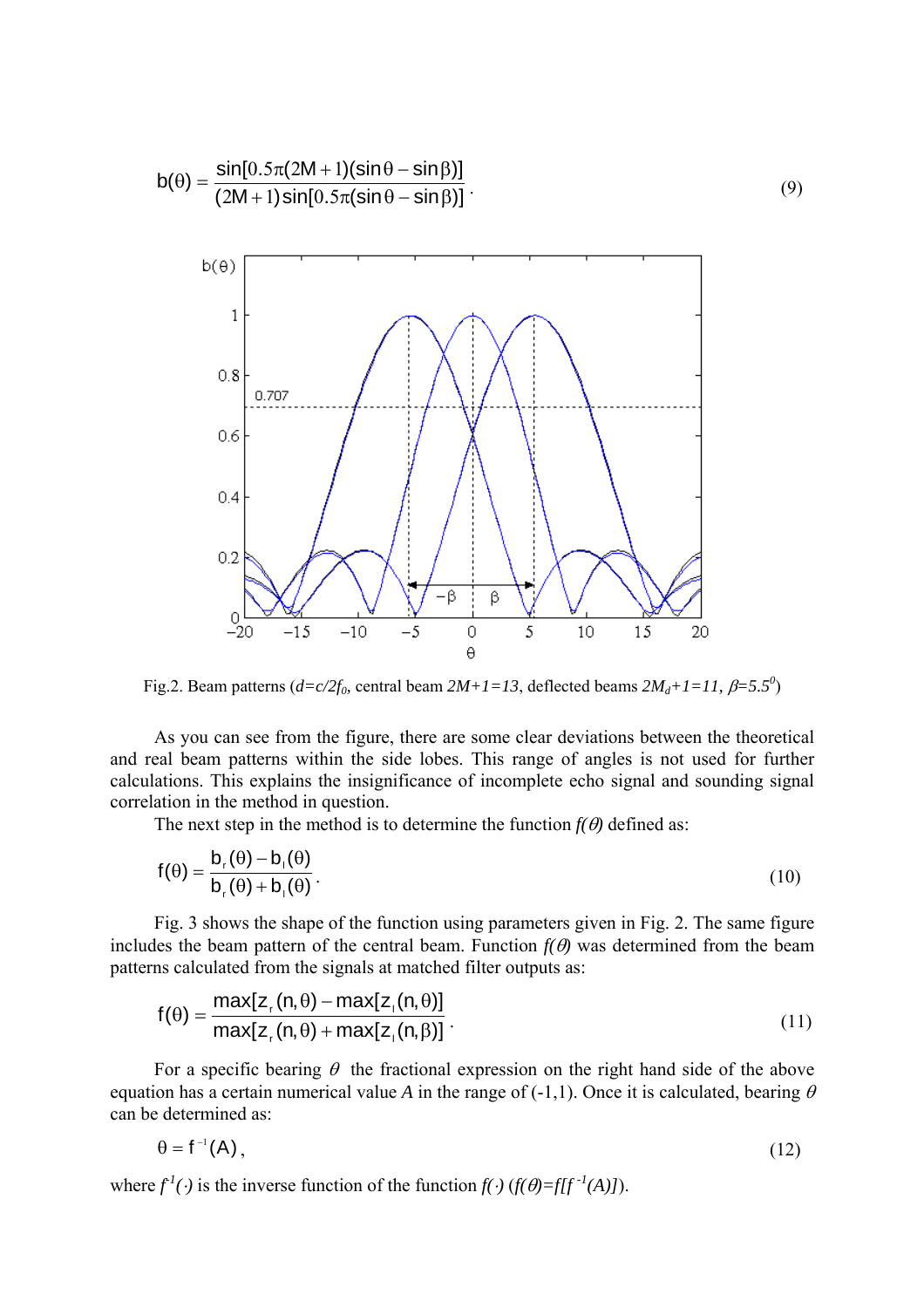

Fig.3. Function  $f(\theta)$  and beam pattern of the central beam  $b(\theta)$ 

To ensure that the calculation results are not ambiguous, the function  $f(\theta)$  must be injective. This condition restricts the scope of the function  $f(\theta)$  to the mid range which is almost linear. It must be wider than the range determined by adjacent intersecting beamformer beams. Because adjacent beams tend to intersect at –3dB or higher, we can assume that the range in question should be wider than the three decibel central beam. The width of the range depends on the width of deflected beams and their angle of deflection. Let us discuss how the parameters are determined.

Formula (10) shows that function  $f(\theta)$  reaches 1 and -1 for angles  $\theta_0$  at which the beam patterns  $b_l(\theta_0)$  and  $b_r(\theta_0)$  are zero. We can determine the positive value of angle  $\theta_0$  from formula (9). It is equal to:

$$
\theta_0 = \arcsin\left(\frac{2}{2M_a + 1} - \sin\beta\right). \tag{13}
$$

where  $2M_d+1$  is the number of array elements for deflected beams which does not have to be equal to the number of elements for the central beam .

Half of the three decibel width of the central beam is approximately equal to:

$$
\theta_{\text{edB}} / 2 = \arcsin\left(\frac{0.88}{2M + 1}\right). \tag{14}
$$

As has been said above, the angle  $\theta_0$  should be greater from the angle  $\theta_{3dB}/2$ . Using formulas (13) and (14) the relation can be written as:

$$
\frac{2}{2M_{d}+1} - \sin\beta > \frac{0.88}{2M+1} \,. \tag{15}
$$

The above inequality requires an additional criterion, the result of the desired gradient of the function  $f(\theta)$ . To minimise bearing error the gradient should be relatively high. Because the gradient decreases as the width of deflected beams increases, it means that it decreases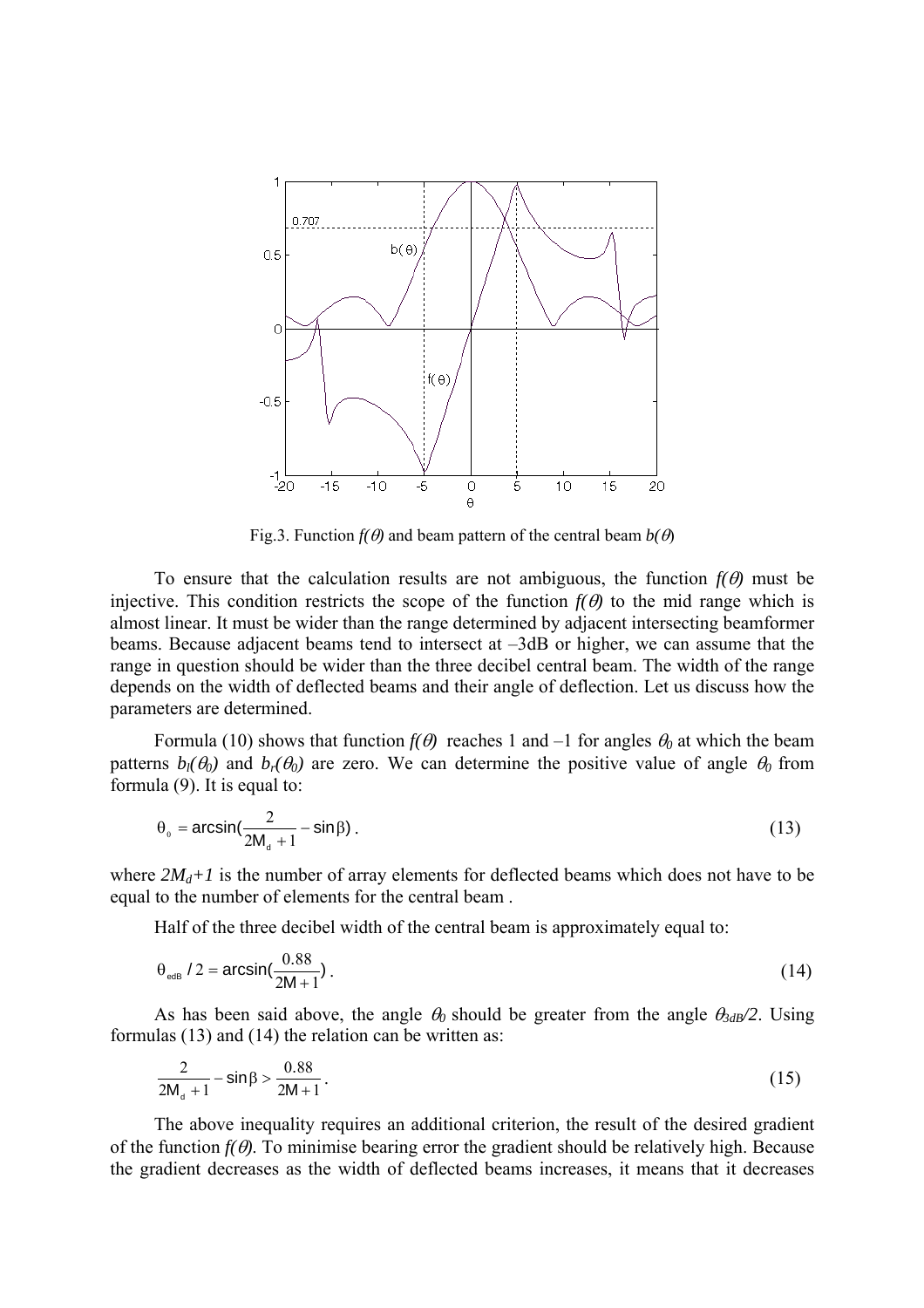when the number of array elements  $2M_d+1$  decreases. In addition the nearly linear shape of the function is obtained when angle  $\theta_0$  is smaller than the angle of deflection of beams  $\beta$ . This condition produces the following inequality:

$$
\frac{1}{2M_{d}+1} < \sin\beta
$$
 (16)

Inequalities (15) and (16) give us the following condition:

$$
\frac{1}{2M_{d}+1} > \frac{0.88}{2M+1}
$$
 (17)

If either of the inequalities is satisfied for  $M_d = M$ , the width of the usable range of the function  $f(\theta)$  is not much bigger than the width of the central beam. To obtain the required reserve we can reduce the number  $M_d$ . The example in Fig. 2 assumes that  $M=6$ , and  $M_d=5$ . We then have:

 $0.0909 < \sin \beta < 0.114$ .

that is

$$
5.2^{\circ} < \beta < 6.5^{\circ}.
$$

To obtain a wide usable range of the function  $f(\theta)$  it was assumed that the angle  $\otimes$  is close to the lower boundary of the above range and amounts to  $\beta$ =5.5<sup>0</sup>.

Fig. 4 shows the function  $f^{-1}(A)$  determined from theoretical beam patterns (formulas (9) and (10)) and the linear approximating function  $f^{-1}(A)$  with this relation:

$$
f^{-1}(A) \cong A \cdot \theta_{0}, \qquad (18)
$$

where  $\theta_0$  is given in the formula (13).

As you can see from the figure, the approximating function is not really different from the function  $f^{-1}(A)$  and can be used for determining bearing. In this example for bearing  $\theta=1^0$ bearing error is 0.018<sup>0</sup> and for  $\theta = 2^0$  bearing error is equal to 0.033<sup>0</sup>. The error can be reduced by correcting the formula (18):

$$
f^{-1}(A) \cong A \cdot (\theta_0 - \delta \theta_0) \tag{19}
$$

For an experimentally selected correction  $\delta \theta_0 = 0.06^0$ , the error for  $\theta = 1^0$  was reduced to 0.005<sup>0</sup>, and for  $\theta = 2^0 -$  to 0.008<sup>0</sup>. Errors as small as these are technically insignificant because they are much smaller from those caused by noise in the system.

### 2. BEARING ERRORS

Before we analyse the effects of noise on bearing error, we will first define the values that characterise noise in the system. As has been said in the previous section, we will assume that uncorrelated white Gaussian noise is present at the outputs of sonar array elements. The input signal to noise ratio refers to the output of a single array element (receiver channel) and is equal to: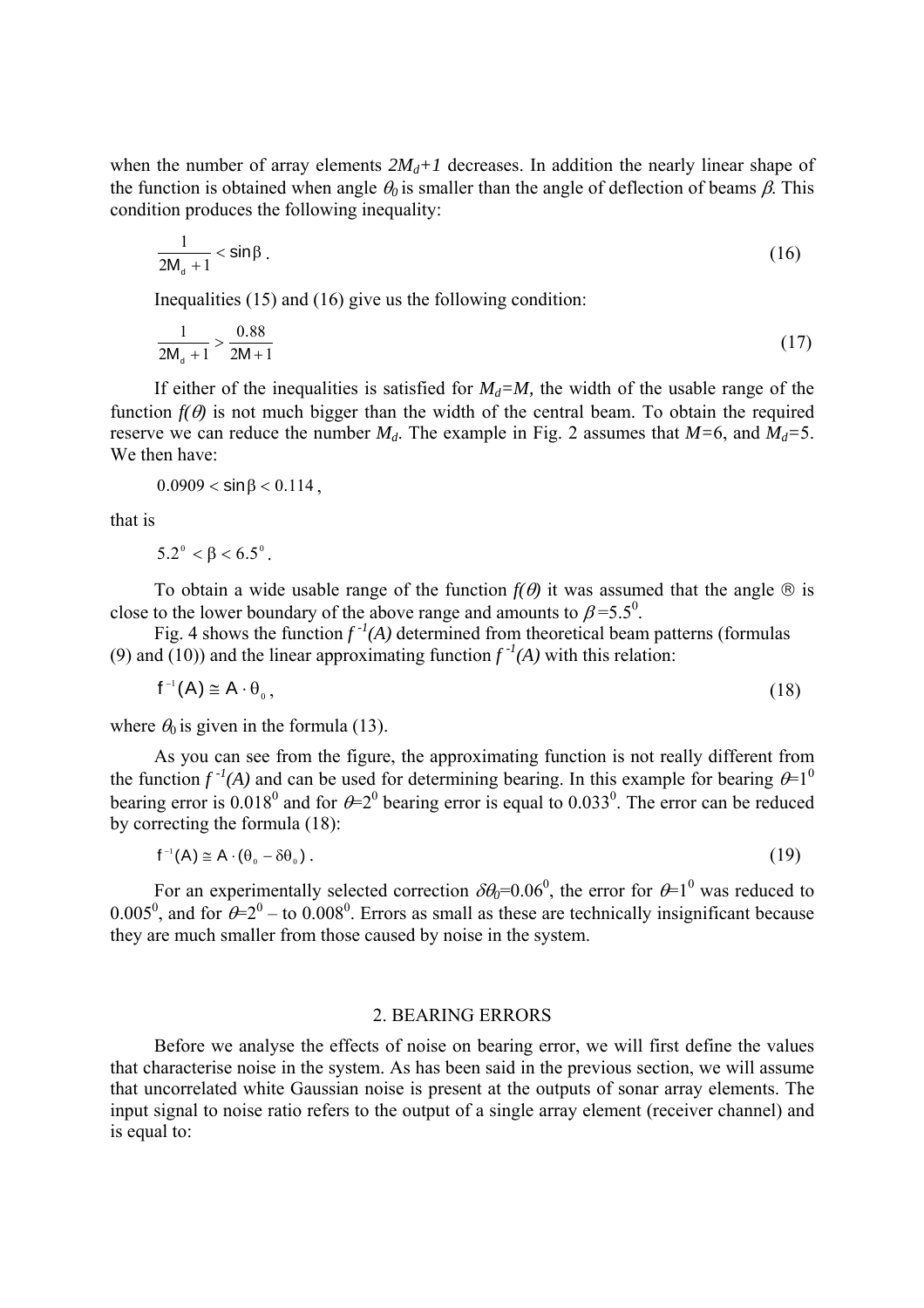$$
SNR_x = \frac{P_x}{\sigma_x^2},\tag{20}
$$

where  $P_x$  is the power of the useful signal and  $\sigma_x^2$  is the noise variance in the band of receiver *B*.



Fig.4. Relation between the bearing and number *A* (experimental curve –broken line, approximating relation – straight line)

Signal to noise ratio at beamformer output increases and with the wave incident from the direction of beam axis it amounts to:

$$
SNR_{y} = (2M + 1) \cdot SNR_{x} = (2M + 1) \frac{P_{x}}{\sigma_{x}^{2}},
$$
\n(21)

where  $2M+1$  is the number of array elements. The improved signal to noise ratio is the result of summing of signal amplitudes (signal power increases  $(2M+I)^2$  times) and noise variances (noise variance increases *(2M+1)* times).

The signal to noise ratio continues to improve at the output of the matched filter and amounts to:

$$
SNR_z = \frac{[S_0 r_{ss}(0)]^2}{Gr_{ss}(0)} = \frac{S_0 r_{ss}(0)}{G} = \frac{(2M+1)^2 P_x \tau}{G(2M+1)} = (2M+1)B\tau \frac{P_x}{\sigma_x^2} = B\tau SNR_y,
$$
\n(22)

where *G* is the spectral noise power density and  $BG = \sigma_x^2$ .

In order to estimate bearing error, we could try and make the statistical parameters of error analytically dependant on statistical noise parameters. But because the system performs non-linear operations, the analysis becomes complicated and the results are not clear either. This is why we will present the results of simulation tests only. Developed in MATLAB environment, our programme simulates the functioning of a complete system with all the important parameters selected freely. In particular we can select signal amplitude, its band and duration, array parameters, noise variations and target bearing. Below are some selected results of the simulation and general conclusions about the effects of noise on bearing error.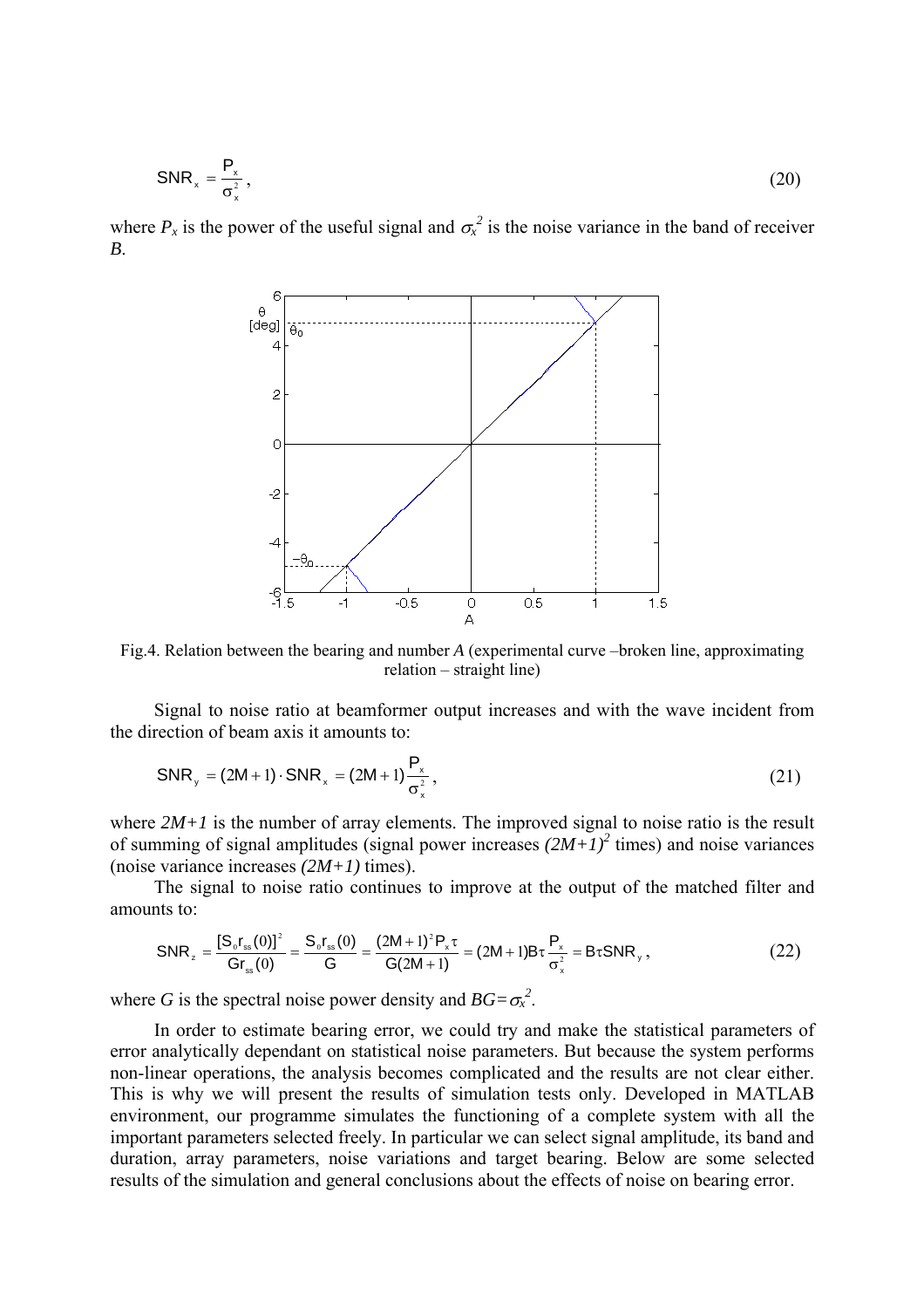Fig. 5 shows the spread of bearing for three different bearing values. The results include 1000 attempts for each bearing. The input signal to noise ratio is  $SNR<sub>x</sub> = 2.5$ , band width  $B=1500$  Hz, pulse duration  $\tau = 68$  ms, number of array elements  $2M+1=11$ . The output signal to noise ratio is determined from the formula  $(22)$  and is equal to  $SNR<sub>z</sub> = 2812$ . Mean values of the bearing are given in the figure and standard deviations of the bearing are: for  $\theta = 0^0 - 0.082^0$ , for  $\theta = 1.5^0 - 0.085^0$ , for  $\theta = 3^0 - 0.104^0$ . If we assume that beam width is the measure of beamformer bearing error and a double standard deviation of the bearing is the measure of error in this method, the improvement in accuracy has been about 40 times the original accuracy.



Fig.5. Bearing spread  $(p - number of test)$ 

The simulation shows that all changes of the band width *B*, pulse duration  $\tau$ , signal amplitude and noise variance  $\sigma$ <sub>x</sub> with a constant output signal to noise ratio *SNR<sub>z</sub>*=2812 (34.5) dB) have practically no effect on the above standard deviations of bearing. This suggests that bearing error in this method depends on the output signal to noise ratio given in the formula (22).

For the above *SNR<sub>z</sub>* the distribution of bearing probability density is similar to Gaussian distribution as is shown in the histogram in Fig. 6. It was determined based on 10000 attempts with the parameters as given in Fig. 5.

The simulation shows that as the output signal to noise ratio increases, bearing accuracy continues to improve. If we denote the bearing error variance from the above example as  $\sigma_{\theta0}^2$ , the error variance as a result of the improved signal to noise ratio amounts to:

$$
\sigma_{\theta 1}^2 = \sigma_{\theta 1}^2 \frac{\mathsf{SNR}_{z0}}{\mathsf{SNR}_{z1}},\tag{23}
$$

where  $SNR_{z0}$ =2812, a  $SNR_{z1}$  denotes an increased signal to noise ratio. As an example, for a tenfold improvement of the signal to noise ratio, the bearing variance also decreases ten times and standard deviation of the bearing decreases  $\sqrt{10}$  = 3.16 times.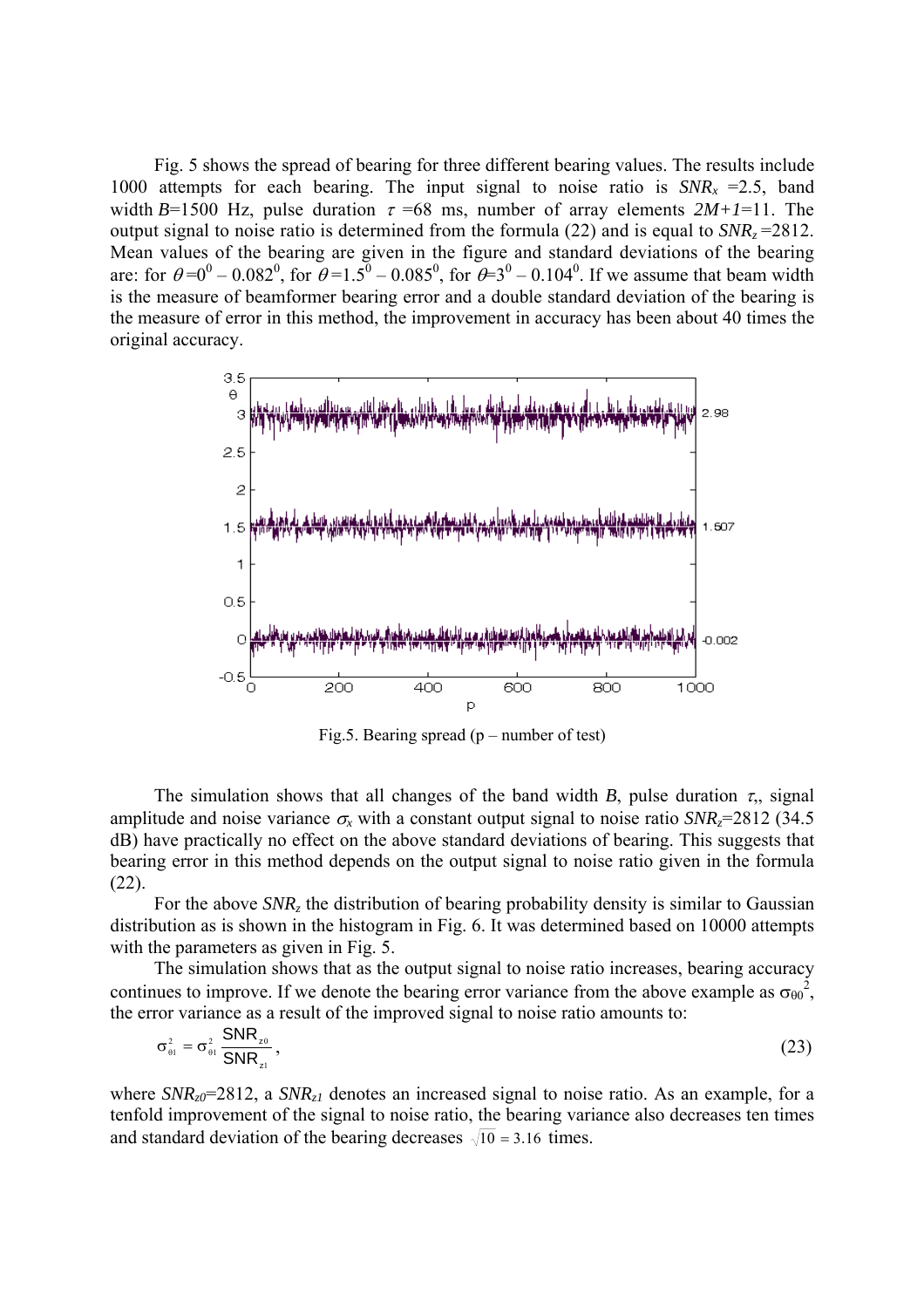

Fig.6. Distribution of bearing probability density  $(\theta = 1.5^{\circ})$ 

A deteriorated output signal to noise ratio has two negative effects. It changes the mean value of bearing and increases its standard deviation. This is illustrated in Fig. 7 which shows the changes in the mean value of bearing (solid lines) and the curve of standard deviation of bearing (broken lines) in the function of output signal to noise ratio. When bearing is equal or close to the direction of the central beam's acoustic axis, its mean value does not in fact change while its standard deviation grows. The bigger the bearing, the faster are the changes in its mean value. While standard deviation does not increase much, determining bearing using this method is pointless when the output signal to noise ratio is lower by about 25 dB.



Fig.7. Mean values and standard deviations of bearings in the function of the output signal to noise ratio  $(\theta = 0^0, \theta = 1.5^0, \theta = 3^0)$